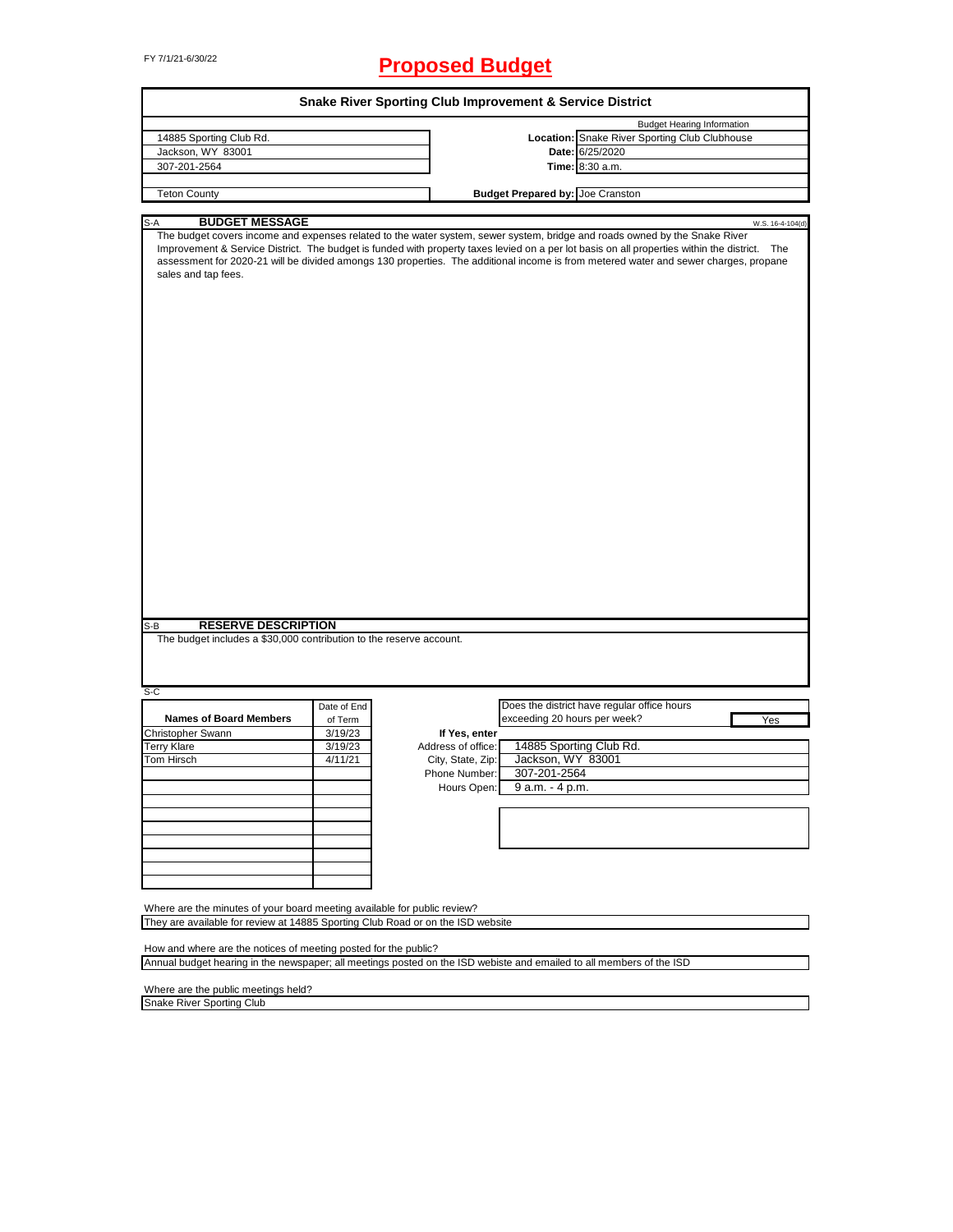#### **PROPOSED BUDGET SUMMARY**

|       | <b>OVERVIEW</b>                                             |           | 2020-2021<br>Estimated | 2021-2022<br>Proposed | Pending<br>Approval |
|-------|-------------------------------------------------------------|-----------|------------------------|-----------------------|---------------------|
| $S-1$ | <b>Total Budgeted Expenditures</b>                          | \$443.042 | \$506.379              | \$935.626             |                     |
| $S-2$ | <b>Total Principal to Pay on Debt</b>                       | \$0       | \$0                    | \$72,000              |                     |
| $S-3$ | <b>Total Change to Restricted Funds</b>                     | \$0       | \$0                    | \$133,000             |                     |
|       |                                                             |           |                        |                       |                     |
| $S-4$ | <b>Total General Fund and Forecasted Revenues Available</b> | \$660,110 | \$653,775              | \$1,410,126           |                     |
| $S-5$ | Amount requested from County Commissioners                  | \$601,963 | \$573,725              | \$1.081.126           |                     |
| $S-6$ | <b>Additional Funding Needed:</b>                           |           |                        | 50 ا                  |                     |

|              | <b>REVENUE SUMMARY</b>                       | 2019-2020<br>Actual   | 2020-2021 | 2021-2022                                                | Pending                                                                                                                                                                                                                          |
|--------------|----------------------------------------------|-----------------------|-----------|----------------------------------------------------------|----------------------------------------------------------------------------------------------------------------------------------------------------------------------------------------------------------------------------------|
|              |                                              |                       | Estimated | Proposed                                                 | Approval                                                                                                                                                                                                                         |
|              |                                              |                       |           |                                                          |                                                                                                                                                                                                                                  |
| $S-7$        | <b>Operating Revenues</b>                    | \$45,036<br>\$601.963 | \$52,000  | \$62,000                                                 | <u> Hillisoon</u>                                                                                                                                                                                                                |
| $S-8$        | Tax levy (From the County Treasurer)         |                       | \$573,725 | \$1,081,126                                              | <u> Hillisoon alle k</u>                                                                                                                                                                                                         |
| $S-9$        | <b>Government Support</b>                    | \$0                   | \$0       | \$0                                                      | en de la familie de la familie de la familie de la familie de la familie de la familie de la familie de la fam<br>Establece de la familie de la familie de la familie de la familie de la familie de la familie de la familie de |
| $S-10$       | <b>Grants</b>                                | \$0                   | \$0       | \$0                                                      | en de la familie de la familie de la familie de la familie de la familie de la familie de la familie de la fam<br>Constituit de la familie de la familie de la familie de la familie de la familie de la familie de la familie d |
| $S-11$       | Other County Support (Not from Co. Treas.)   | \$0                   | \$0       | \$0                                                      | en de la familie de la familie de la familie de la familie de la familie de la familie de la familie de la fam<br>Estatubat de la familie de la familie de la familie de la familie de la familie de la familie de la familie de |
| $S-12$       | <b>Miscellaneous</b>                         | \$13,111              | \$28,050  | \$27.000                                                 | <u>Millions</u>                                                                                                                                                                                                                  |
| $S-13$       | <b>Other Forecasted Revenue</b>              | \$0                   | \$0       | \$0                                                      | ni dhe                                                                                                                                                                                                                           |
| $S-14$       | <b>Total Revenue</b>                         | \$660,110             | \$653.775 | \$1.170.126                                              | <u> The Miller Charles Co</u>                                                                                                                                                                                                    |
|              | FY 7/1/21-6/30/22                            |                       |           | Snake River Sporting Club Improvement & Service District |                                                                                                                                                                                                                                  |
|              | <b>EXPENDITURE SUMMARY</b>                   | 2019-2020             | 2020-2021 | 2021-2022                                                | Pending                                                                                                                                                                                                                          |
|              |                                              | Actual                | Estimated | Proposed                                                 | Approval                                                                                                                                                                                                                         |
|              |                                              |                       |           |                                                          |                                                                                                                                                                                                                                  |
| $S-15$       | <b>Capital Outlay</b>                        | \$0                   | \$0       | \$233,619                                                | <u>saasaasaas</u>                                                                                                                                                                                                                |
| $S-16$       | <b>Interest and Fees On Debt</b>             | \$38,706              | \$48,898  | \$68,000                                                 | <u> Kalendari Sa</u>                                                                                                                                                                                                             |
| $S-17$       | <b>Administration</b>                        | \$74,959              | \$41,474  | \$65,157                                                 |                                                                                                                                                                                                                                  |
| $S-18$       | <b>Operations</b>                            | \$328,762             | \$409,998 | \$531,650                                                | <u> Hillian San</u>                                                                                                                                                                                                              |
| $S-19$       | <b>Indirect Costs</b>                        | \$615                 | \$6,009   | \$37,200                                                 | <u> Hillingsson</u>                                                                                                                                                                                                              |
| <b>S-20R</b> | <b>Expenditures paid by Reserves</b>         | \$0                   | \$0       | \$0                                                      | ni dhe                                                                                                                                                                                                                           |
| $S-20$       | <b>Total Expenditures</b>                    | \$443,042             | \$506,379 | \$935,626                                                | <u> Billian Sa</u>                                                                                                                                                                                                               |
|              |                                              | 2019-2020             | 2020-2021 | 2021-2022                                                | Pending                                                                                                                                                                                                                          |
|              | <b>DEBT SUMMARY</b>                          | Actual                | Estimated | Proposed                                                 | Approval                                                                                                                                                                                                                         |
|              |                                              |                       |           |                                                          |                                                                                                                                                                                                                                  |
| $S-21$       | <b>Principal Paid on Debt</b>                | \$0                   | \$0       | \$72,000                                                 | <u>illitti kossa</u>                                                                                                                                                                                                             |
|              |                                              |                       |           |                                                          |                                                                                                                                                                                                                                  |
|              | <b>CASH AND INVESTMENTS</b>                  | 2019-2020             | 2020-2021 | 2021-2022                                                | Pending                                                                                                                                                                                                                          |
|              |                                              | Actual                | Estimated | Proposed                                                 | Approval                                                                                                                                                                                                                         |
|              |                                              | \$0                   | \$0       |                                                          | <u> Hillingan Sa</u>                                                                                                                                                                                                             |
| $S-22$       | <b>TOTAL GENERAL FUNDS</b>                   |                       |           | \$240,000                                                |                                                                                                                                                                                                                                  |
|              | <b>Summary of Reserve Funds</b>              |                       |           |                                                          |                                                                                                                                                                                                                                  |
| $S-23$       | <b>Beginning Balance in Reserve Accounts</b> |                       |           |                                                          |                                                                                                                                                                                                                                  |
| $S-24$       | a. Sinking and Debt Service Funds            | \$0                   | \$0       | \$0                                                      | an dhe                                                                                                                                                                                                                           |
| $S-25$       | b. Reserves                                  | \$0                   | \$0       | \$0                                                      | en film<br>Maria de Santo Constantino (1980)<br>Maria de Santo Constantino (1980)                                                                                                                                                |
| $S-26$       | c. Bond Funds                                | \$0                   | \$0       | \$0                                                      | en en de la familie de la familie de la familie de la familie de la familie de la familie de la familie de la<br>Constitution de la familie de la familie de la familie de la familie de la familie de la familie de la familie  |
|              | Total Reserves (a+b+c)                       | \$0                   | \$0       | \$0                                                      | e ann.<br>Clian                                                                                                                                                                                                                  |
| $S-27$       | Amount to be added                           |                       |           |                                                          |                                                                                                                                                                                                                                  |
| $S-28$       | a. Sinking and Debt Service Funds            | \$0                   | \$0       | \$133,000                                                | <u> Hillian Sa</u>                                                                                                                                                                                                               |
| $S-29$       | b. Reserves                                  | \$0                   | \$0       | \$0                                                      | en de la familie de la familie de la familie de la familie de la familie de la familie de la familie de la fam<br>De la familie de la familie de la familie de la familie de la familie de la familie de la familie de la famili |
| $S-30$       | c. Bond Funds                                | \$0                   | \$0       | \$0                                                      | en de la familie de la familie de la familie de la familie de la familie de la familie de la familie de la fam<br>De la familie de la familie de la familie de la familie de la familie de la familie de la familie de la famili |
|              | Total to be added (a+b+c)                    | \$0                   | \$0       | \$133,000                                                | <u> Mille Mars</u>                                                                                                                                                                                                               |
|              |                                              |                       |           |                                                          |                                                                                                                                                                                                                                  |
|              |                                              |                       |           |                                                          |                                                                                                                                                                                                                                  |
| $S-31$       | <b>Subtotal</b>                              | \$0                   | \$0       | \$133,000                                                | <u> Hillian Sala</u>                                                                                                                                                                                                             |
| $S-32$       | Less Total to be spent                       | \$0                   | \$0       | \$0                                                      | 74                                                                                                                                                                                                                               |
| $S-33$       | TOTAL RESERVES AT END OF FISCAL YEAR         | \$0                   | SO        | \$133,000                                                | <u> Mille Maria Sa</u>                                                                                                                                                                                                           |

*Budget Officer / District Official (if not same as "Submitted by")*

Date adopted by Special District

Jackson, WY 83001 **DISTRICT ADDRESS:** 14885 Sporting Club Rd. **PREPARED BY:** Joe Cranston

**DISTRICT PHONE:** 307-201-2564

1/23/19 *Form approved by Wyoming Department of Audit, Public Funds Division Prepared in compliance with the Uniform Municipal Fiscal Procedures Act (W.S. 16-4-101 through 124) as it applies.*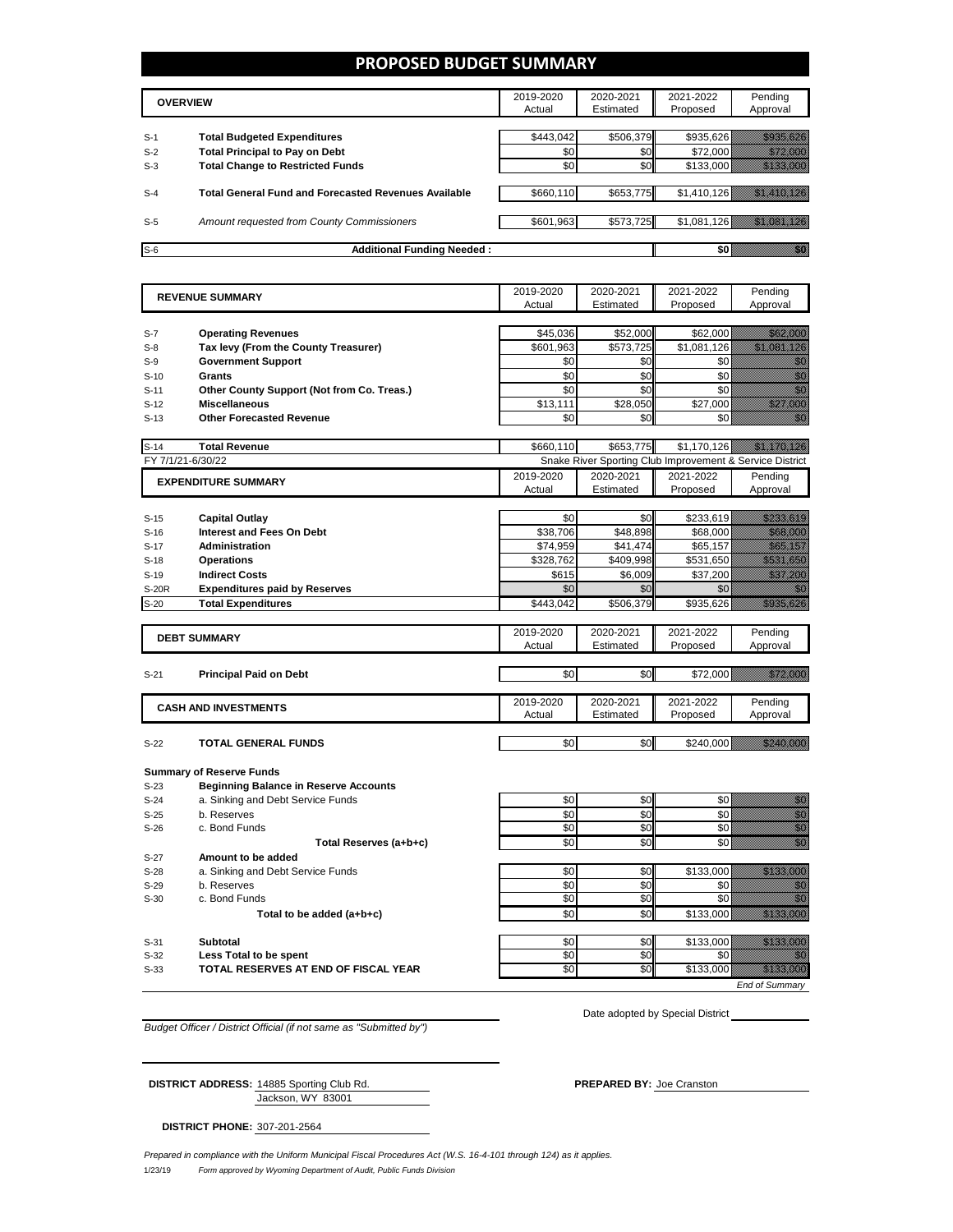Snake River Sporting Club Improvement & Service District **NAME OF DISTRICT/BOARD**

**FYE** 6/30/2022

|           | <b>PROPERTY TAXES AND ASSESSMENTS</b>          |           |           |             |                                                                                                                                                                                                                                  |
|-----------|------------------------------------------------|-----------|-----------|-------------|----------------------------------------------------------------------------------------------------------------------------------------------------------------------------------------------------------------------------------|
|           |                                                |           |           |             |                                                                                                                                                                                                                                  |
|           |                                                | 2019-2020 | 2020-2021 | 2021-2022   | Pending                                                                                                                                                                                                                          |
|           |                                                | Actual    | Estimated | Proposed    | Approval                                                                                                                                                                                                                         |
| $R-1$     | <b>Property Taxes and Assessments Received</b> |           |           |             |                                                                                                                                                                                                                                  |
| $R-1.1$   | Tax Levy (From the County Treasurer)           | \$601,963 | \$573,725 | \$1,081,126 | <u> Kalendari (K. 1989)</u>                                                                                                                                                                                                      |
| $R-1.2$   | <b>Other County Support</b>                    |           |           |             |                                                                                                                                                                                                                                  |
|           | <b>FORECASTED REVENUE</b>                      |           |           |             |                                                                                                                                                                                                                                  |
|           |                                                |           |           |             |                                                                                                                                                                                                                                  |
|           |                                                | 2019-2020 | 2020-2021 | 2021-2022   | Pending                                                                                                                                                                                                                          |
|           |                                                | Actual    | Estimated | Proposed    | Approval                                                                                                                                                                                                                         |
| $R-2$     | <b>Revenues from Other Governments</b>         |           |           |             |                                                                                                                                                                                                                                  |
| $R - 2.1$ | State Aid                                      |           |           |             |                                                                                                                                                                                                                                  |
| $R - 2.2$ | Additional County Aid (non-treasurer)          |           |           |             |                                                                                                                                                                                                                                  |
| $R - 2.3$ | City (or Town) Aid                             |           |           |             |                                                                                                                                                                                                                                  |
| $R - 2.4$ | Other (Specify)                                |           |           |             |                                                                                                                                                                                                                                  |
| $R - 2.5$ | <b>Total Government Support</b>                | \$0       | \$0       | \$0         | e de la facta de la facta de la facta de la facta de la facta de la facta de la facta de la facta de la facta<br>La facta de la facta de la facta de la facta de la facta de la facta de la facta de la facta de la facta de la  |
| $R-3$     | <b>Operating Revenues</b>                      |           |           |             |                                                                                                                                                                                                                                  |
| $R - 3.1$ | <b>Customer Charges</b>                        |           | \$52,000  | \$62,000    | <u> Killingan</u>                                                                                                                                                                                                                |
| $R - 3.2$ | Sales of Goods or Services                     | \$45,036  |           |             |                                                                                                                                                                                                                                  |
| $R - 3.3$ | <b>Other Assessments</b>                       |           |           |             |                                                                                                                                                                                                                                  |
| $R - 3.4$ | <b>Total Operating Revenues</b>                | \$45,036  | \$52,000  | \$62,000    | <u> Karl Barat da</u>                                                                                                                                                                                                            |
| $R-4$     | Grants                                         |           |           |             |                                                                                                                                                                                                                                  |
| $R - 4.1$ | <b>Direct Federal Grants</b>                   |           |           |             |                                                                                                                                                                                                                                  |
| $R - 4.2$ | Federal Grants thru State Agencies             |           |           |             |                                                                                                                                                                                                                                  |
| $R - 4.3$ | <b>Grants from State Agencies</b>              |           |           |             |                                                                                                                                                                                                                                  |
| $R - 4.4$ | <b>Total Grants</b>                            | \$0       | \$0       | \$0         | <u>i Kili</u>                                                                                                                                                                                                                    |
| $R-5$     | <b>Miscellaneous Revenue</b>                   |           |           |             |                                                                                                                                                                                                                                  |
| $R-5.1$   | Interest                                       |           |           |             |                                                                                                                                                                                                                                  |
| $R-5.2$   | Other: Specify                                 |           |           |             |                                                                                                                                                                                                                                  |
| $R - 5.3$ | Other: See Additional                          | \$13,111  | \$28,050  | \$27,000    | <u> Mariji Serge d</u>                                                                                                                                                                                                           |
| $R - 5.4$ | <b>Total Miscellaneous</b>                     | \$13,111  | \$28,050  | \$27,000    | <u>Hallistori</u>                                                                                                                                                                                                                |
| $R - 5.5$ | <b>Total Forecasted Revenue</b>                | \$58,147  | \$80,050  | \$89,000    | a katika katika katika katika alikuwa na katika alikuwa na katika alikuwa na katika alikuwa na katika alikuwa<br>Katika katika katika katika katika katika katika alikuwa na katika katika katika katika katika alikuwa na kati  |
|           |                                                |           |           |             |                                                                                                                                                                                                                                  |
| $R-6$     | <b>Other Forecasted Revenue</b>                |           |           |             |                                                                                                                                                                                                                                  |
| $R - 6.1$ | a. Other past due-as estimated by Co. Treas.   |           |           |             |                                                                                                                                                                                                                                  |
| $R-6.2$   | b. Other forecasted revenue (specify):         |           |           |             |                                                                                                                                                                                                                                  |
| $R - 6.3$ |                                                |           |           |             |                                                                                                                                                                                                                                  |
| $R - 6.4$ |                                                |           |           |             |                                                                                                                                                                                                                                  |
| $R-6.5$   |                                                |           |           |             |                                                                                                                                                                                                                                  |
| $R-6.6$   | Total Other Forecasted Revenue (a+b)           | \$0       | \$0       | \$0         | en de la familie de la familie de la familie de la familie de la familie de la familie de la familie de la fam<br>Constituit de la familie de la familie de la familie de la familie de la familie de la familie de la familie d |
|           |                                                |           |           |             |                                                                                                                                                                                                                                  |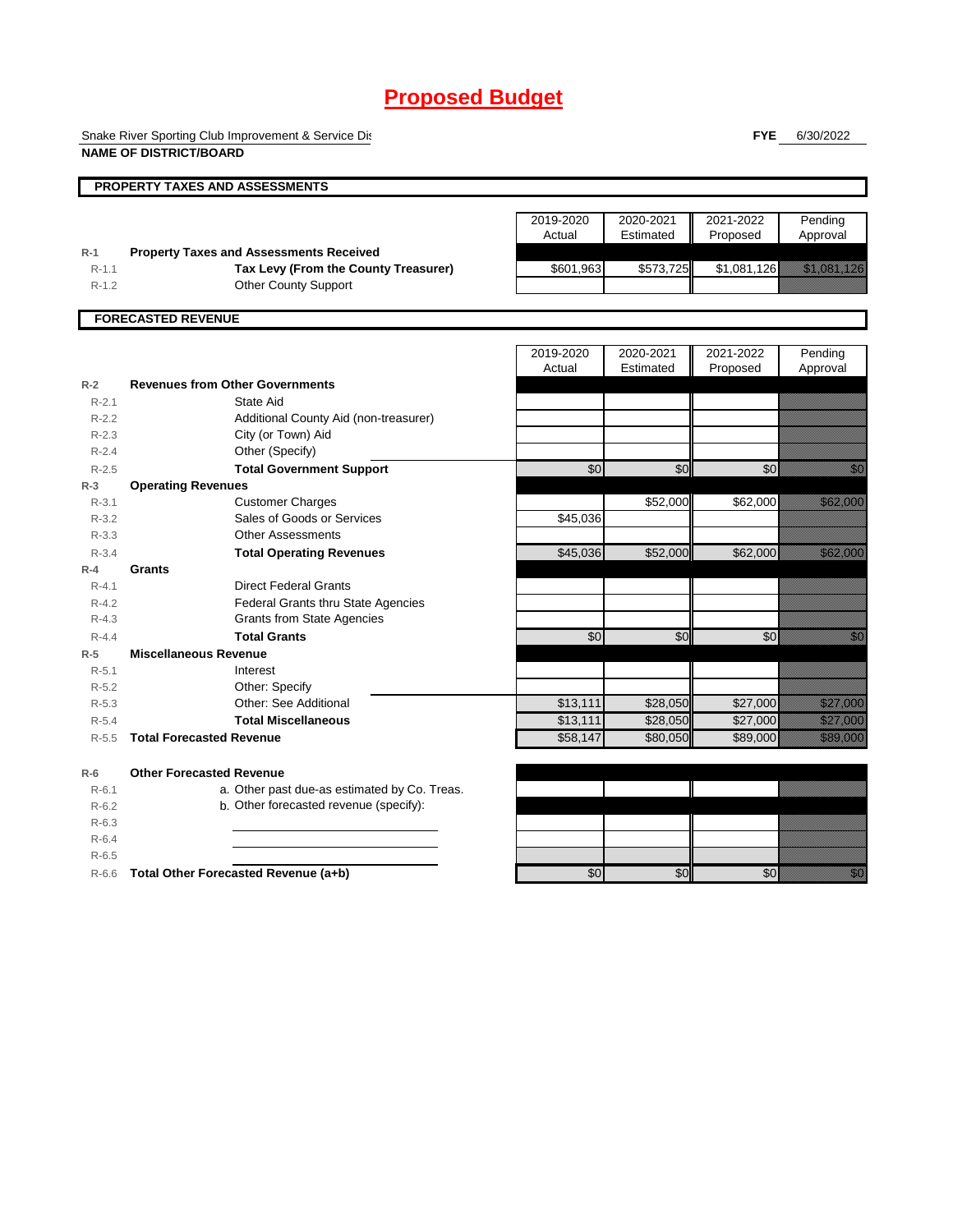#### **CAPITAL OUTLAY BUDGET**

| $E-1$     | <b>Capital Outlay</b> |                             |
|-----------|-----------------------|-----------------------------|
| $E - 1.1$ |                       | <b>Real Property</b>        |
| $F-12$    |                       | Vehicles                    |
| $F-1.3$   |                       | <b>Office Equipment</b>     |
| $F-14$    |                       | Other (Specify)             |
| $F-1.5$   |                       | <b>Water System Project</b> |
| $E - 1.6$ |                       |                             |
| $F-17$    |                       |                             |
| $F-1.8$   | TOTAL CAPITAL OUTLAY  |                             |

|           |                             |                      | 2019-2020 | 2020-2021        | 2021-2022 | Pending                                                                                                               |
|-----------|-----------------------------|----------------------|-----------|------------------|-----------|-----------------------------------------------------------------------------------------------------------------------|
|           |                             |                      | Actual    | Estimated        | Proposed  | Approval                                                                                                              |
|           | <b>Capital Outlay</b>       |                      |           |                  |           |                                                                                                                       |
| $E - 1.1$ |                             | <b>Real Property</b> |           |                  |           |                                                                                                                       |
| $E - 1.2$ |                             | Vehicles             |           |                  |           |                                                                                                                       |
| $E-1.3$   |                             | Office Equipment     |           |                  |           |                                                                                                                       |
| $E - 1.4$ |                             | Other (Specify)      |           |                  |           |                                                                                                                       |
| $E-1.5$   |                             | Water System Project |           |                  | \$233,619 | <u> Karl Charles (Charles Charles Charles Charles Charles Charles Charles Charles Charles Charles Charles Charles</u> |
| $E-1.6$   |                             |                      |           |                  |           |                                                                                                                       |
| $E - 1.7$ |                             |                      |           |                  |           |                                                                                                                       |
| $E-1.8$   | <b>TOTAL CAPITAL OUTLAY</b> |                      | \$0       | \$0 <sub>l</sub> | \$233,619 | <u> Karajevića po po</u>                                                                                              |

#### **ADMINISTRATION BUDGET**

|                       |                                 | Actual                                                                                                                          | Estimated |
|-----------------------|---------------------------------|---------------------------------------------------------------------------------------------------------------------------------|-----------|
|                       |                                 |                                                                                                                                 |           |
|                       | Administrator                   | \$20,000                                                                                                                        | \$20,000  |
|                       | Secretary                       | \$2,000                                                                                                                         | \$2,000   |
|                       | Clerical                        |                                                                                                                                 |           |
|                       | Other (Specify)                 |                                                                                                                                 |           |
|                       | Acounting/Billing               | \$10,000                                                                                                                        | \$10,000  |
|                       |                                 |                                                                                                                                 |           |
|                       |                                 |                                                                                                                                 |           |
| <b>Board Expenses</b> |                                 |                                                                                                                                 |           |
|                       | Travel                          | \$580                                                                                                                           |           |
|                       | Mileage                         | \$22                                                                                                                            |           |
|                       | Other (Specify)                 |                                                                                                                                 |           |
|                       |                                 |                                                                                                                                 |           |
|                       |                                 |                                                                                                                                 |           |
|                       |                                 |                                                                                                                                 |           |
|                       |                                 |                                                                                                                                 |           |
|                       | Legal                           | \$5,879                                                                                                                         | \$2,500   |
|                       | Accounting/Auditing             | \$15,982                                                                                                                        | \$5,063   |
|                       | Other (Specify)                 |                                                                                                                                 |           |
|                       | Engineering                     |                                                                                                                                 |           |
|                       |                                 |                                                                                                                                 |           |
|                       |                                 |                                                                                                                                 |           |
|                       |                                 |                                                                                                                                 |           |
|                       | <b>Office Supplies</b>          |                                                                                                                                 | \$261     |
|                       | Office equipment, rent & repair |                                                                                                                                 | \$25      |
|                       | Education                       |                                                                                                                                 | \$0       |
|                       | Registrations                   |                                                                                                                                 | \$0       |
|                       | Other (Specify)                 |                                                                                                                                 |           |
|                       | Postage                         |                                                                                                                                 |           |
|                       | Permits                         |                                                                                                                                 |           |
|                       | see additional details          | \$20,496                                                                                                                        | \$1,625   |
|                       |                                 | \$74,959                                                                                                                        | \$41,474  |
|                       |                                 | <b>Personnel Services</b><br><b>Contractual Services</b><br><b>Other Administrative Expenses</b><br><b>TOTAL ADMINISTRATION</b> |           |

|           |                                      | 2019-2020 | 2020-2021           | 2021-2022 | Pending                                                                                                                                                                                                                          |
|-----------|--------------------------------------|-----------|---------------------|-----------|----------------------------------------------------------------------------------------------------------------------------------------------------------------------------------------------------------------------------------|
|           |                                      | Actual    | Estimated           | Proposed  | Approval                                                                                                                                                                                                                         |
| $E-2$     | <b>Personnel Services</b>            |           |                     |           |                                                                                                                                                                                                                                  |
| $E - 2.1$ | Administrator                        | \$20,000  | \$20,000            | \$21,218  | a katika katika katika katika katika katika ali                                                                                                                                                                                  |
| $E - 2.2$ | Secretary                            | \$2,000   | $\overline{$}2,000$ | \$4,244   | <u> Karlinaan Santana (k. 1989)</u>                                                                                                                                                                                              |
| $E - 2.3$ | Clerical                             |           |                     |           |                                                                                                                                                                                                                                  |
| $E - 2.4$ | Other (Specify)                      |           |                     |           |                                                                                                                                                                                                                                  |
| $E - 2.5$ | Acounting/Billing                    | \$10,000  | \$10,000            | \$11,670  | <u> Mariji (Mariji) (Mariji) (Mariji) (Mariji) (Mariji) (Mariji) (Mariji) (Mariji) (Mariji) (Mariji) (Mariji) (</u>                                                                                                              |
| $E - 2.6$ |                                      |           |                     |           |                                                                                                                                                                                                                                  |
| $E - 2.7$ |                                      |           |                     |           |                                                                                                                                                                                                                                  |
| $E-3$     | <b>Board Expenses</b>                |           |                     |           |                                                                                                                                                                                                                                  |
| $E - 3.1$ | Travel                               | \$580     |                     |           |                                                                                                                                                                                                                                  |
| $E - 3.2$ | Mileage                              | \$22      |                     |           |                                                                                                                                                                                                                                  |
| $E - 3.3$ | Other (Specify)                      |           |                     |           |                                                                                                                                                                                                                                  |
| $E - 3.4$ |                                      |           |                     |           |                                                                                                                                                                                                                                  |
| $E - 3.5$ |                                      |           |                     |           |                                                                                                                                                                                                                                  |
| $E - 3.6$ |                                      |           |                     |           |                                                                                                                                                                                                                                  |
| $E-4$     | <b>Contractual Services</b>          |           |                     |           |                                                                                                                                                                                                                                  |
| $E - 4.1$ | Legal                                | \$5,879   | \$2,500             | \$2,500   | <u> Kalifornia</u>                                                                                                                                                                                                               |
| $E-4.2$   | Accounting/Auditing                  | \$15,982  | \$5,063             | \$18,000  | <b>Romano</b>                                                                                                                                                                                                                    |
| $E - 4.3$ | Other (Specify)                      |           |                     |           |                                                                                                                                                                                                                                  |
| $E - 4.4$ | Engineering                          |           |                     | \$5,000   | <u>tion and the second the second the second the second the second the second the second the second the second t</u>                                                                                                             |
| $E-4.5$   |                                      |           |                     |           |                                                                                                                                                                                                                                  |
| $E-4.6$   |                                      |           |                     |           |                                                                                                                                                                                                                                  |
| $E-5$     | <b>Other Administrative Expenses</b> |           |                     |           |                                                                                                                                                                                                                                  |
| $E - 5.1$ | <b>Office Supplies</b>               |           | \$261               | \$200     | a a a an t-òrdan an t-òrdan an t-òrdan an Dùbhaill.<br>Bailtean                                                                                                                                                                  |
| $E - 5.2$ | Office equipment, rent & repair      |           | \$25                | \$350     | <u>ti ka</u>                                                                                                                                                                                                                     |
| $E - 5.3$ | Education                            |           | $\sqrt{6}$          |           |                                                                                                                                                                                                                                  |
| $E - 5.4$ | Registrations                        |           | \$0                 |           |                                                                                                                                                                                                                                  |
| $E-5.5$   | Other (Specify)                      |           |                     |           |                                                                                                                                                                                                                                  |
| $E - 5.6$ | Postage                              |           |                     | \$50      | en de la familie de la familie de la familie de la familie de la familie de la familie de la familie de la fam<br>Establecidades de la familie de la familie de la familie de la familie de la familie de la familie de la famil |
| $E - 5.7$ | Permits                              |           |                     | \$300     | <u>ti ka</u>                                                                                                                                                                                                                     |
| $E - 5.8$ | see additional details               | \$20,496  | \$1,625             | \$1,625   | <u> Karlin Sara</u>                                                                                                                                                                                                              |
| $E-6$     | <b>TOTAL ADMINISTRATION</b>          | \$74,959  | \$41,474            | \$65,157  | <u> Karl Maria I</u>                                                                                                                                                                                                             |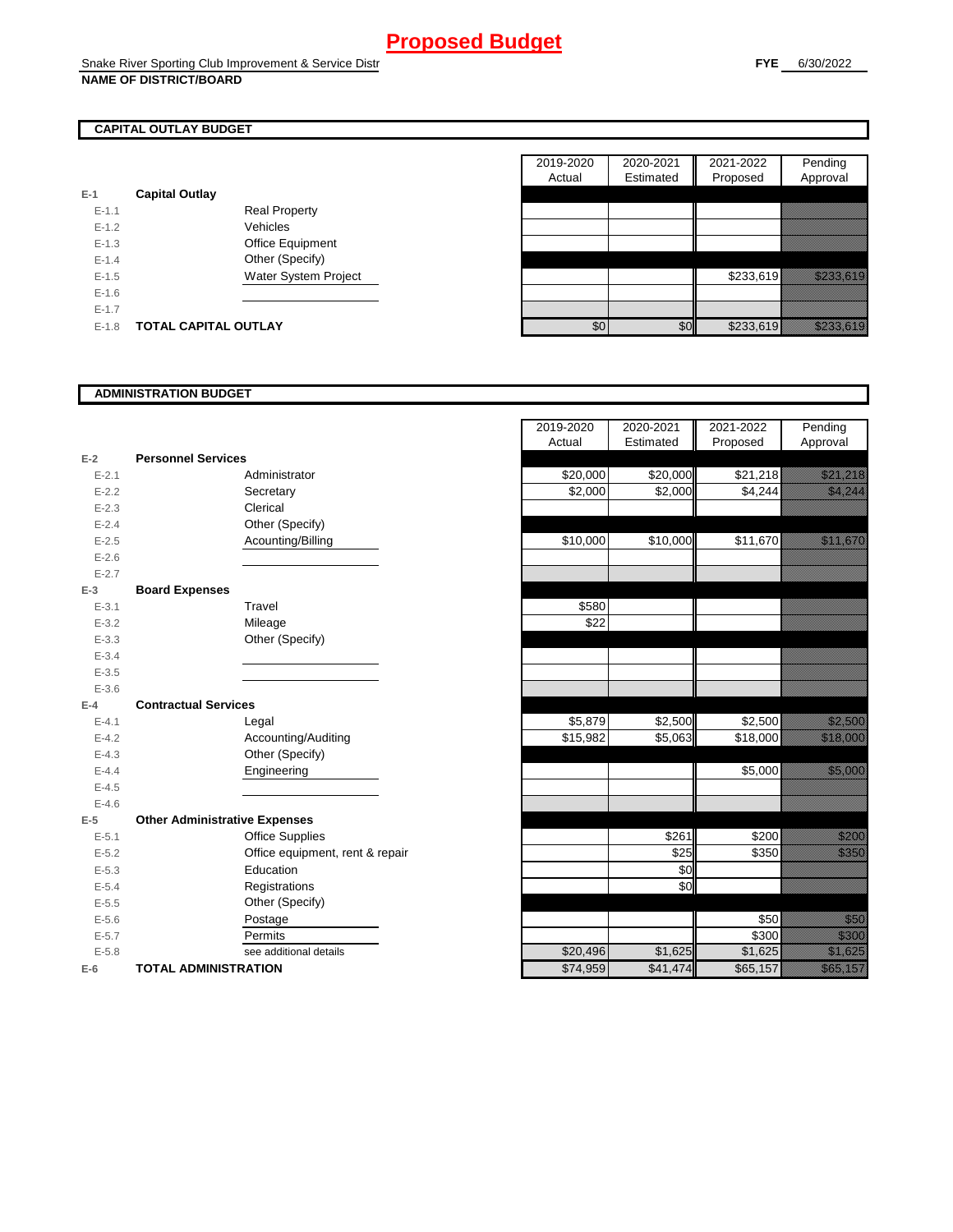Snake River Sporting Club Improvement & Service Distr

#### **OPERATIONS BUDGET**

E-12.5

**E-13 TOTAL OPERATIONS** 

|            |                                        | 2019-2020<br>Actual | 2020-2021<br>Estimated | 2021-2022<br>Proposed |
|------------|----------------------------------------|---------------------|------------------------|-----------------------|
| $E-7$      | <b>Personnel Services</b>              |                     |                        |                       |
| $E - 7.1$  | Wages--Operations                      | \$28,500            | \$28,500               | \$33,000              |
| $E - 7.2$  | <b>Service Contracts</b>               |                     |                        |                       |
| $E - 7.3$  | Other (Specify)                        |                     |                        |                       |
| $E - 7.4$  | <b>Water Master</b>                    | \$19,500            | \$19,500               | \$16,000              |
| $E - 7.5$  |                                        |                     |                        |                       |
| $E - 7.6$  |                                        |                     |                        |                       |
| E-8        | <b>Travel</b>                          |                     |                        |                       |
| $E - 8.1$  | Mileage                                | \$22                | \$0                    | \$0                   |
| $E - 8.2$  | Other (Specify)                        |                     |                        |                       |
| $E - 8.3$  |                                        |                     |                        |                       |
| $E - 8.4$  |                                        |                     |                        |                       |
| $E - 8.5$  |                                        |                     |                        |                       |
| $E-9$      | <b>Operating supplies (List)</b>       |                     |                        |                       |
| $E - 9.1$  | Utilities: Propane                     | \$0                 | \$13,376               | \$14,000              |
| $E - 9.2$  | Utilities: Electric                    | \$5,247             | \$6,003                | \$10,000              |
| $E - 9.3$  | Signage Repair                         | \$13,123            | \$7,866                | \$5,000               |
| $E - 9.4$  | <b>Water Testing</b>                   | \$9,864             | \$15,000               | \$10,000              |
| $E - 9.5$  | see additional details                 | \$8,427             | \$3,000                | \$10,150              |
| $E-10$     | <b>Program Services (List)</b>         |                     |                        |                       |
| $E-10.1$   | Light Maintenance                      | \$0                 | \$83                   | \$500                 |
| $E-10.2$   | Repairs: Sewer                         | \$17,985            | \$1,145                | \$12,000              |
| $E-10.3$   | <b>Bridge Maintenance</b>              | \$8,329             | \$6,556                | \$0                   |
| $E-10.4$   | Repairs: Infrastructure                | \$400               | \$654                  | \$5,000               |
| $E-10.5$   | see additional details                 | \$9,706             | \$50,000               | \$74,000              |
| $E-11$     | <b>Contractual Arrangements (List)</b> |                     |                        |                       |
| $E - 11.1$ | Snow Removal                           | \$129,806           | \$158,254              | \$135,000             |
| $E-11.2$   | <b>Weed Control</b>                    | \$4,150             | \$3,087                | \$20,000              |
| $E-11.3$   | Grounds Maintenance                    | \$0                 | \$38,435               | \$100,000             |
| $E-11.4$   | Maintenance: Trees                     | \$0                 | \$0                    | \$5,000               |
| $E-11.5$   | see additional details                 | \$30,343            |                        |                       |
| $E-12$     | <b>Other operations (Specify)</b>      |                     |                        |                       |
| $E-12.1$   | Water System Maintenan                 | \$19,936            | \$31,844               | \$40,000              |
| $E-12.2$   | Road Maintenance                       | \$15,638            | \$19,974               | \$30,000              |
| $E-12.3$   | Pond & Stream Maint                    | \$0                 | \$0                    | \$0                   |
| $E-12.4$   | <b>Traffic Monitoring</b>              | \$7,786             | \$6,721                | \$12,000              |

|                |                                        | 2019-2020<br>Actual | 2020-2021<br>Estimated | 2021-2022<br>Proposed | Pending<br>Approval                                                                                                  |
|----------------|----------------------------------------|---------------------|------------------------|-----------------------|----------------------------------------------------------------------------------------------------------------------|
| $\overline{7}$ | <b>Personnel Services</b>              |                     |                        |                       |                                                                                                                      |
| $E - 7.1$      | Wages--Operations                      | \$28,500            | \$28,500               | \$33,000              | <u> Martin Sa</u>                                                                                                    |
| $E - 7.2$      | <b>Service Contracts</b>               |                     |                        |                       |                                                                                                                      |
| $E - 7.3$      | Other (Specify)                        |                     |                        |                       |                                                                                                                      |
| $E - 7.4$      | <b>Water Master</b>                    | \$19,500            | \$19,500               | \$16,000              | <u> Hillinger</u>                                                                                                    |
| $E - 7.5$      |                                        |                     |                        |                       |                                                                                                                      |
| $E - 7.6$      |                                        |                     |                        |                       |                                                                                                                      |
| 8              | <b>Travel</b>                          |                     |                        |                       |                                                                                                                      |
| $E - 8.1$      | Mileage                                | \$22                | \$0                    | \$0                   |                                                                                                                      |
| $E - 8.2$      | Other (Specify)                        |                     |                        |                       |                                                                                                                      |
| $E - 8.3$      |                                        |                     |                        |                       |                                                                                                                      |
| $E - 8.4$      |                                        |                     |                        |                       |                                                                                                                      |
| $E - 8.5$      |                                        |                     |                        |                       |                                                                                                                      |
| 9              | <b>Operating supplies (List)</b>       |                     |                        |                       |                                                                                                                      |
| $E-9.1$        | Utilities: Propane                     | \$0                 | \$13,376               | \$14,000              | <u> Karlin Saraja</u>                                                                                                |
| $E - 9.2$      | Utilities: Electric                    | $\overline{$}5,247$ | \$6,003                | \$10,000              | <u> Martin Sara</u>                                                                                                  |
| $E - 9.3$      | Signage Repair                         | \$13,123            | \$7,866                | \$5,000               | <u>till framfördur í hafa er e</u>                                                                                   |
| $E - 9.4$      | <b>Water Testing</b>                   | \$9,864             | \$15,000               | \$10,000              | <u> Martin Sara</u>                                                                                                  |
| $E - 9.5$      | see additional details                 | \$8,427             | \$3,000                | \$10,150              | <u> Karl Sara</u>                                                                                                    |
| 10             | <b>Program Services (List)</b>         |                     |                        |                       |                                                                                                                      |
| $E-10.1$       | Light Maintenance                      | \$0                 | \$83                   | \$500                 | <u>ti ka</u>                                                                                                         |
| $E-10.2$       | Repairs: Sewer                         | \$17,985            | \$1,145                | \$12,000              |                                                                                                                      |
| $E-10.3$       | <b>Bridge Maintenance</b>              | \$8,329             | \$6,556                | \$0                   |                                                                                                                      |
| $E-10.4$       | Repairs: Infrastructure                | \$400               | \$654                  | \$5,000               | <u> Kalendari Se</u>                                                                                                 |
| $E-10.5$       | see additional details                 | \$9,706             | \$50,000               | \$74,000              | <u>till heldstöð</u>                                                                                                 |
| 11             | <b>Contractual Arrangements (List)</b> |                     |                        |                       |                                                                                                                      |
| $E-11.1$       | Snow Removal                           | \$129,806           | \$158,254              | \$135,000             | <u> Elizabeth Carl</u>                                                                                               |
| $E-11.2$       | <b>Weed Control</b>                    | \$4,150             | \$3,087                | \$20,000              |                                                                                                                      |
| $E-11.3$       | Grounds Maintenance                    | \$0                 | \$38,435               | \$100,000             | <u> Martin Sara</u>                                                                                                  |
| $E-11.4$       | Maintenance: Trees                     | \$0                 | \$0                    | \$5,000               | <u>ti ali parti di seriali di seriali di seriali di seriali di seriali di seriali di seriali di seriali di seria</u> |
| $E-11.5$       | see additional details                 | \$30,343            |                        |                       |                                                                                                                      |
| 12             | <b>Other operations (Specify)</b>      |                     |                        |                       |                                                                                                                      |
| $E-12.1$       | Water System Maintenan                 | \$19,936            | \$31,844               | \$40,000              | <u> Hillian Sa</u>                                                                                                   |
| $E-12.2$       | Road Maintenance                       | \$15,638            | \$19,974               | \$30,000              | <u> Kabupatèn Indonesia</u>                                                                                          |
| $E-12.3$       | Pond & Stream Maint                    | \$0                 | \$0                    | \$0                   |                                                                                                                      |
| $E-12.4$       | <b>Traffic Monitoring</b>              | \$7,786             | \$6,721                | \$12,000              |                                                                                                                      |
| $E-12.5$       |                                        |                     |                        |                       |                                                                                                                      |
| $-13$          | <b>TOTAL OPERATIONS</b>                | \$328,762           | \$409,998              | \$531,650             | <u> Kalendaria (h. 1878).</u>                                                                                        |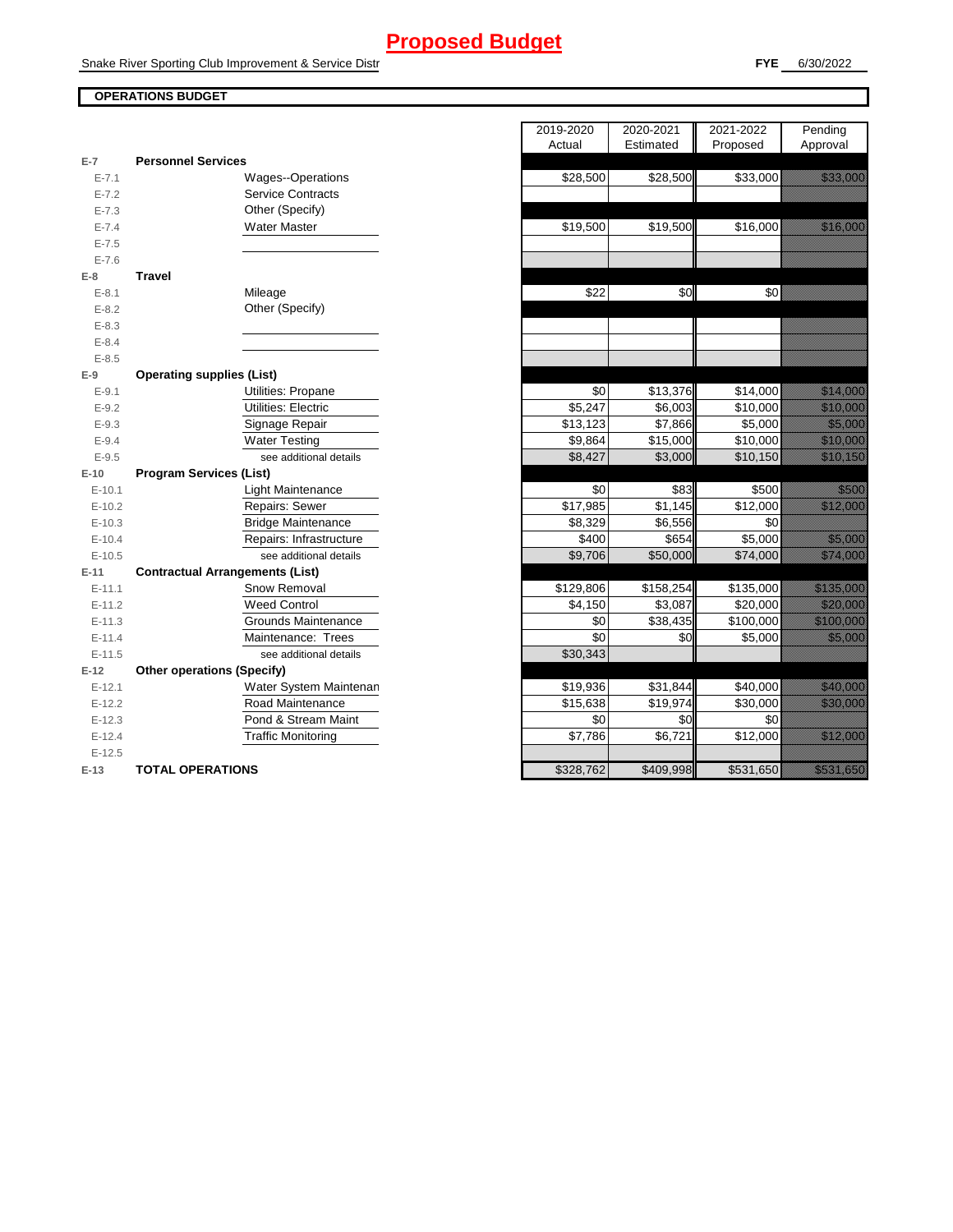Snake River Sporting Club Improvement & Service Distr

#### **FYE** 6/30/2022

### **INDIRECT COSTS BUDGET**

|          |                              | Actual |
|----------|------------------------------|--------|
| $E-14$   | <b>Insurance</b>             |        |
| $E-14.1$ | Liability                    | \$0    |
| $E-14.2$ | Buildings and vehicles       | \$0    |
| $E-14.3$ | Equipment                    | \$0    |
| $E-14.4$ | Other (Specify)              |        |
| $E-14.5$ | <b>Bridge</b>                | \$0    |
| $E-14.6$ | Directors & Officers         | \$615  |
| $E-14.7$ |                              |        |
| $E-15$   | Indirect payroll costs:      |        |
| $E-15.1$ | FICA (Social Security) taxes |        |
| $E-15.2$ | <b>Workers Compensation</b>  |        |
| $E-15.3$ | <b>Unemployment Taxes</b>    |        |
| $E-15.4$ | Retirement                   |        |
| $E-15.5$ | Health Insurance             |        |
| $E-15.6$ | Other (Specify)              |        |
| $E-15.7$ |                              |        |
| $E-15.8$ |                              |        |
| $E-15.9$ |                              |        |
|          |                              |        |
| $E-17$   | <b>TOTAL INDIRECT COSTS</b>  | \$615  |

|          |                              | 2019-2020<br>Actual | 2020-2021<br>Estimated | 2021-2022<br>Proposed | Pending<br>Approval                                                                                                             |
|----------|------------------------------|---------------------|------------------------|-----------------------|---------------------------------------------------------------------------------------------------------------------------------|
| 14       | Insurance                    |                     |                        |                       |                                                                                                                                 |
| $E-14.1$ | Liability                    | \$0                 | \$4,967                | \$5,200               | <u>ting and the second second</u>                                                                                               |
| $E-14.2$ | Buildings and vehicles       | \$0                 |                        |                       |                                                                                                                                 |
| $E-14.3$ | Equipment                    | \$0                 |                        |                       |                                                                                                                                 |
| $E-14.4$ | Other (Specify)              |                     |                        |                       |                                                                                                                                 |
| $E-14.5$ | <b>Bridge</b>                | \$0                 | \$0                    | \$30,000              | <u> Karl Sara</u>                                                                                                               |
| $E-14.6$ | Directors & Officers         | \$615               | \$1,042                | \$2,000               | <u> Hillingan</u>                                                                                                               |
| $E-14.7$ |                              |                     |                        |                       |                                                                                                                                 |
| 15       | Indirect payroll costs:      |                     |                        |                       |                                                                                                                                 |
| $E-15.1$ | FICA (Social Security) taxes |                     |                        |                       |                                                                                                                                 |
| $E-15.2$ | <b>Workers Compensation</b>  |                     |                        |                       |                                                                                                                                 |
| $E-15.3$ | <b>Unemployment Taxes</b>    |                     |                        |                       |                                                                                                                                 |
| $E-15.4$ | Retirement                   |                     |                        |                       |                                                                                                                                 |
| $E-15.5$ | <b>Health Insurance</b>      |                     |                        |                       |                                                                                                                                 |
| $E-15.6$ | Other (Specify)              |                     |                        |                       |                                                                                                                                 |
| $E-15.7$ |                              |                     |                        |                       |                                                                                                                                 |
| $E-15.8$ |                              |                     |                        |                       |                                                                                                                                 |
| $E-15.9$ |                              |                     |                        |                       |                                                                                                                                 |
| 17       | <b>TOTAL INDIRECT COSTS</b>  | \$615               | \$6,009                | \$37,200              | a kalendari kalendari kalendari gazetan dago dago antzera dago dago antzera dago antzera dago antzera dago an<br>Altaren batean |

#### **DEBT SERVICE BUDGET**

|         |                           | 2019-2020 | 2020-2021 | 2021-2022 | Pending                |
|---------|---------------------------|-----------|-----------|-----------|------------------------|
|         |                           | Actual    | Estimated | Proposed  | Approval               |
| $D-1$   | <b>Debt Service</b>       |           |           |           |                        |
| $D-1.1$ | Principal                 |           |           | \$72,000  |                        |
| $D-1.2$ | Interest                  | \$38,706  | \$48,898  | \$68,000  | <u> Here i Star</u>    |
| $D-1.3$ | Fees                      |           |           |           |                        |
| $D-2$   | <b>TOTAL DEBT SERVICE</b> | \$38,706  | \$48,898  | \$140,000 | <u> Elizabeth Carl</u> |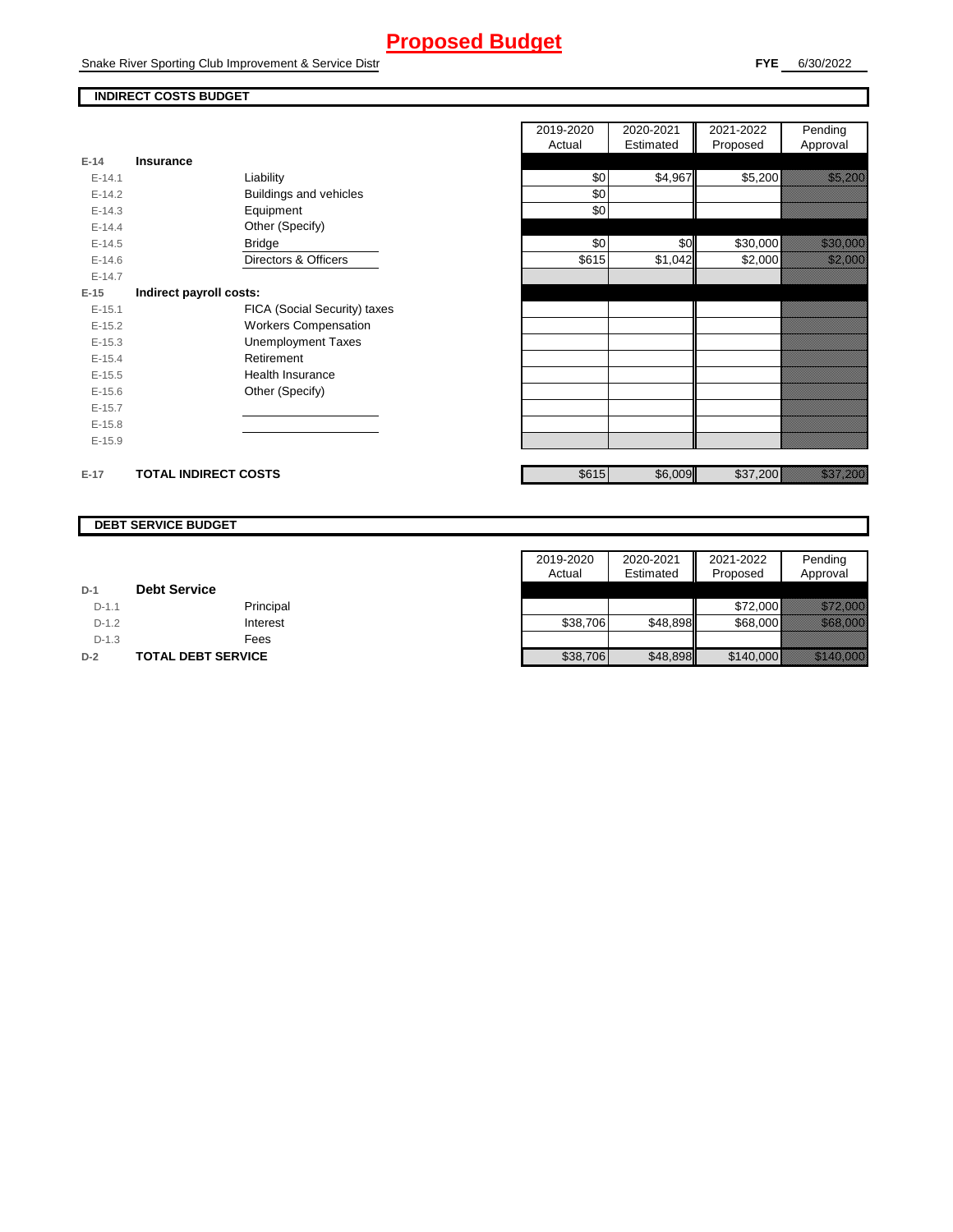#### **GENERAL FUNDS**

|         |                                                     | End of Year | <b>Beginning</b> | <b>Beginning</b> |                      |
|---------|-----------------------------------------------------|-------------|------------------|------------------|----------------------|
|         |                                                     | 2019-2020   | 2020-2021        | 2021-2022        | Pending              |
| $C-1$   | <b>Balances at Beginning of Fiscal Year</b>         | Actual      | Estimated        | Proposed         | Approval             |
| $C-1.1$ | General Fund Checking Account Balance               |             | \$0              | \$150,000        |                      |
| $C-1.2$ | Savings and Investments Account Balance             |             | \$0              |                  |                      |
| $C-1.3$ | General Fund CD Balance                             |             | \$0              |                  |                      |
| $C-1.4$ | All Other Funds                                     |             | \$0              | \$90,000         | 77. STANDON          |
| $C-1.5$ | Reserves (From Below)                               | \$0         | \$0              | \$133,000        |                      |
| $C-1.6$ | <b>Total Estimated Cash and Investments on Hand</b> | \$0         | \$0              | \$373,000        |                      |
| $C-2$   | <b>General Fund Reductions:</b>                     |             |                  |                  |                      |
| $C-2.1$ | a. Unpaid bills at FYE                              |             |                  |                  |                      |
| $C-2.2$ | b. Reserves                                         | \$0         | \$0              | \$133,000        | <u> Hillian Sara</u> |
| $C-2.3$ | Total Deductions (a+b)                              | \$0         | \$0              | \$133,000        | <u> Kalendaria (</u> |
| $C-2.4$ | <b>Estimated Non-Restricted Funds Available</b>     | \$0         | \$0              | \$240,000        |                      |

#### **SINKING & DEBT SERVICE FUNDS**

|          |                                                             |          | 2019-2020 | 2020-2021 | 2021-2022 | Pending                                                                                                              |
|----------|-------------------------------------------------------------|----------|-----------|-----------|-----------|----------------------------------------------------------------------------------------------------------------------|
| $C-3$    |                                                             |          | Actual    | Estimated | Proposed  | Approval                                                                                                             |
| $C-3.1$  | Beginning Balance in Reserve Account (end of previous year) |          |           | \$0       | \$0       |                                                                                                                      |
| $C-3.2$  | Date of Reserve Approval in Minutes:                        |          |           |           |           |                                                                                                                      |
| $C-3.3$  | Amount to be added to the reserve                           |          |           |           | \$133,000 |                                                                                                                      |
| $C-3.4$  | Date of Reserve Approval in Minutes:                        | 7/8/2021 |           |           |           |                                                                                                                      |
| $C-3.5$  | SUB-TOTAL                                                   |          | \$0       | \$0       | \$133,000 | <u> 1999 - 1999 - 1999 - 1999 - 1999 - 1999 - 1999 - 1999 - 1999 - 1999 - 1999 - 1999 - 1999 - 1999 - 1999 - 199</u> |
| $C-3.6$  | Identify the amount and project to be spent                 |          |           |           |           |                                                                                                                      |
| $C-3.7$  | a.                                                          |          |           |           |           |                                                                                                                      |
| $C-3.8$  | b.                                                          |          |           |           |           |                                                                                                                      |
| $C-3.9$  |                                                             |          |           |           |           |                                                                                                                      |
| $C-3.10$ | Date of Reserve Approval in Minutes:                        |          |           |           |           |                                                                                                                      |
| $C-3.11$ | TOTAL CAPITAL OUTLAY (a+b+c)                                |          | \$0       | \$0       | \$0       |                                                                                                                      |
| $C-3.12$ | Balance to be retained                                      |          | \$0       | \$0       | \$133,000 |                                                                                                                      |

#### **RESERVES**

|          |                                                             | 2019-2020 | 2020-2021 | 2021-2022 | Pending                                                                                                                                                                                                                          |
|----------|-------------------------------------------------------------|-----------|-----------|-----------|----------------------------------------------------------------------------------------------------------------------------------------------------------------------------------------------------------------------------------|
| $C-4$    |                                                             | Actual    | Estimated | Proposed  | Approval                                                                                                                                                                                                                         |
| $C-4.1$  | Beginning Balance in Reserve Account (end of previous year) |           | \$0       | \$0       |                                                                                                                                                                                                                                  |
| $C-4.2$  | Date of Reserve Approval in Minutes:                        |           |           |           |                                                                                                                                                                                                                                  |
| $C-4.3$  | Amount to be added to the reserve                           |           |           |           |                                                                                                                                                                                                                                  |
| $C-4.4$  | Date of Reserve Approval in Minutes:                        |           |           |           |                                                                                                                                                                                                                                  |
| $C-4.5$  | SUB-TOTAL                                                   | \$0       | \$0       | \$0       |                                                                                                                                                                                                                                  |
| $C-4.6$  | Identify the amount and project to be spent                 |           |           |           |                                                                                                                                                                                                                                  |
| $C-4.7$  | a.                                                          |           |           |           |                                                                                                                                                                                                                                  |
| $C-4.8$  | b.                                                          |           |           |           |                                                                                                                                                                                                                                  |
| $C-4.9$  |                                                             |           |           |           |                                                                                                                                                                                                                                  |
| $C-4.10$ | Date of Reserve Approval in Minutes:                        |           |           |           |                                                                                                                                                                                                                                  |
| $C-4.11$ | TOTAL OTHER RESERVE OUTLAY (a+b+c)                          | \$0       | \$0       | \$0       |                                                                                                                                                                                                                                  |
| $C-4.12$ | Balance to be retained                                      | \$0       | \$0       | \$0       | en de la familie de la familie de la familie de la familie de la familie de la familie de la familie de la fam<br>Constituit de la familie de la familie de la familie de la familie de la familie de la familie de la familie d |

#### **BOND FUNDS**

|         |                                                             | 2019-2020 | 2020-2021        | 2021-2022 | Pending                                                                                                                                                                                                                         |
|---------|-------------------------------------------------------------|-----------|------------------|-----------|---------------------------------------------------------------------------------------------------------------------------------------------------------------------------------------------------------------------------------|
| $C-5$   |                                                             | Actual    | Estimated        | Proposed  | Approval                                                                                                                                                                                                                        |
| $C-5.1$ | Beginning Balance in Reserve Account (end of previous year) |           | \$0 <sub>1</sub> | \$0       |                                                                                                                                                                                                                                 |
| $C-5.2$ | Date of Reserve Approval in Minutes:                        |           |                  |           |                                                                                                                                                                                                                                 |
| $C-5.3$ | Amount to be added to the reserve                           |           |                  |           |                                                                                                                                                                                                                                 |
| $C-5.4$ | Date of Reserve Approval in Minutes:                        |           |                  |           |                                                                                                                                                                                                                                 |
| $C-5.5$ | SUB-TOTAL                                                   | \$0       | \$0              | \$0       | ni Sa                                                                                                                                                                                                                           |
| $C-5.6$ | Identify the amount and project to be spent                 |           |                  |           |                                                                                                                                                                                                                                 |
| $C-5.7$ | Date of Reserve Approval in Minutes:                        |           |                  |           |                                                                                                                                                                                                                                 |
| $C-5.8$ | Balance to be retained                                      | \$0       | \$0 <sub>l</sub> | \$0       | an dhe                                                                                                                                                                                                                          |
| $C-5.9$ | TOTAL TO BE SPENT                                           | \$0       | \$0              | \$0       | an dhekara dhekara dhekara dhekara dhekara dhekara dhekara dhekara dhekara dhekara dhekara dhekara dhekara dhe<br>Marko dhekara dhekara dhekara dhekara dhekara dhekara dhekara dhekara dhekara dhekara dhekara dhekara dhekara |